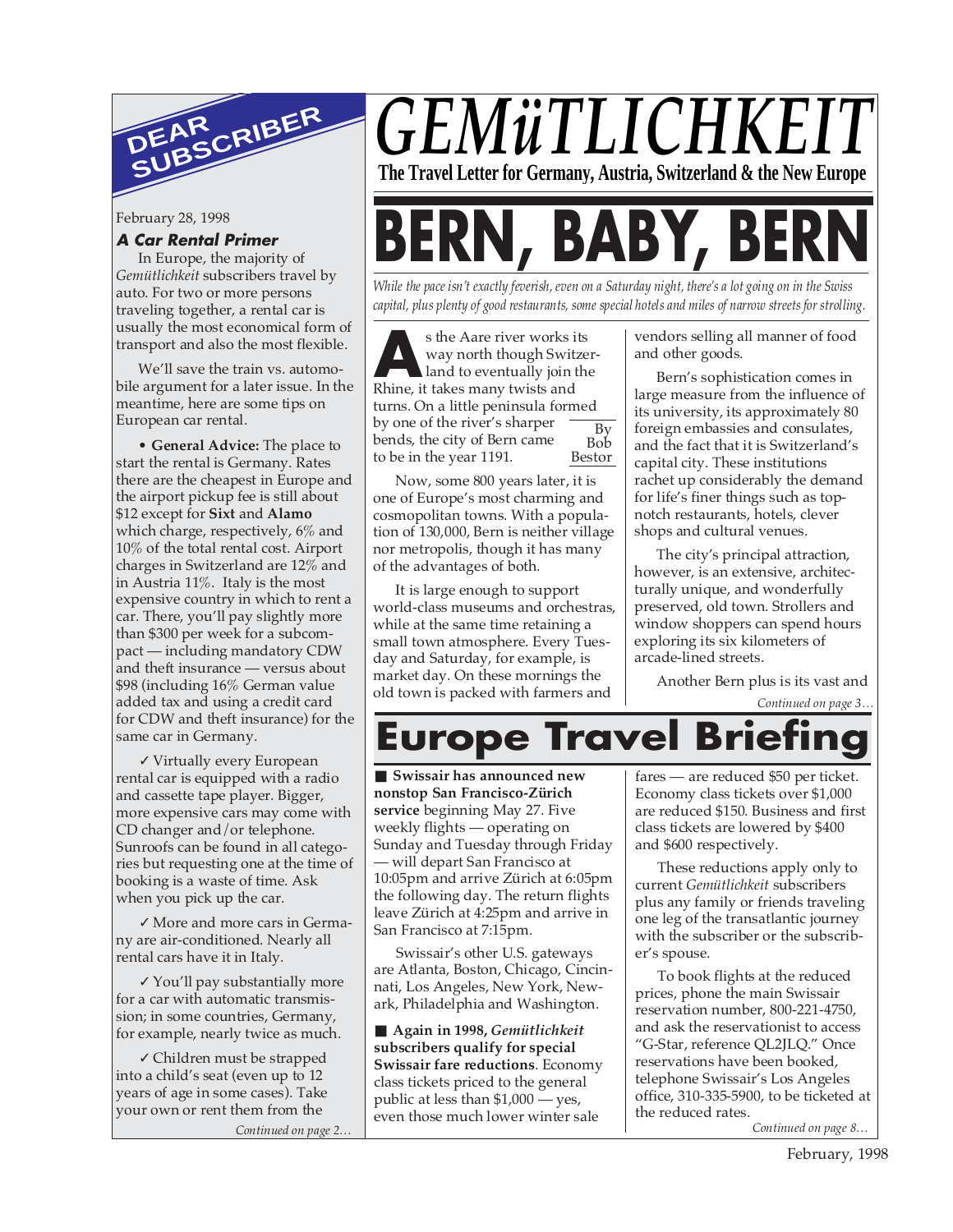#### *DEAR SUBSCRIBER Continued from page 1*

rental company for about \$30/rental.

• **Book Early.** Prices are low this time of year and likely to rise April 1. In some countries and in some car categories, upgrades are available if booked prior to April 1. Don't worry if you have to change dates or cancel, the credit card chargeback laws in this country prevent you being charged for a travel service not received. Thus, if you pay a deposit or even the full rental price, you'll get it all back when you cancel.

• **Insurance.** By law, car rental companies in Europe must provide third-party liability insurance, which is included in the basic rental charge. The renter, however, is responsible for the car. Rental companies sell CDW (collision damage waiver) and theft insurance for from about \$12 to \$30 per day (plus tax, of course). However, some credit cards offer this coverage free if you use the card to pay for the car. Find out from your credit card issuer whether your account carries such coverage and, if so, what the rules are for making a successful claim.

One unfortunate *Gemütlichkeit* reader incurred about \$4,000 damage to his own rental car in Germany. He paid for the rental with a Visa card which provides the necessary coverage. However, Visa requires a claim be filed within 20 days of the accident and this our reader did not do. He is stuck with the bill.

You should also be sure the term of your rental is not longer than the coverage provided by your credit card. For example, Mastercard gold covers rentals up to 15 days. If your contract is 16 days or longer you have no collision or theft coverage. Visa gold, American Express (except most corporate cards) and Diner's Club cover rentals up to 30 days.

*Gemütlichkeit* recommends you decline the car rental company's offer of insurance and rely on your credit card for CDW and theft insurance, but only after first determining that you are in fact covered by your credit card for the specific rental you have in mind.

• **Eastern Travel.** Not a big problem from Germany to Poland, Hungary, Czech Republic or Slovakia with most car rental companies (though Hertz doesn't allow such travel). However, only certain cars usually Opels — are allowed to travel East.

If Romania, Slovenia or countries of the former Soviet Union are your destination you'll pay a somewhat higher rate.

Be sure to state your intention to visit Eastern countries at the time of booking. Those who try to take a non-authorized car into an Eastern country may find big trouble. It is illegal to even attempt to do so. Special documentation is required, even with Opels.

Last December, an unsuspecting *Gemütlichkeit* reader tried to take a

rented Citroen ZX into the Czech Republic for a day's skiing. When told at the border that such was not possible, he, of course, realized he would have to stay in Austria. But when he asked for his car papers and passport back our reader was told the documents would not be returned and his car would be impounded.

To make a long, sad story short, after more than four hours at the border station, our man was allowed to leave with his passport but without the car, which he never saw again. Fortunately, he was accompanied by German friends who took him back into Austria where he rented another car.

In addition, he was in violation of his contract with the car rental company and his credit card was charged for the impound costs and the cost of returning the vehicle to the original pickup location.

• **Choosing a Car**. First, understand that no car rental company will guarantee a specific make and/or model. The words "or similar" are always used in the rental confirmation and the renter is promised only a category. Here are some of the principal car categories and some info on each:

✓ **Subcompact.** Typical cars: Opel Corsa, VW Polo, Fiat Punto. O.k. for two persons who aren't interested in burning up the Autobahn. Limited trunk space. Cost: about \$85\* per week.

*Continued on page 8…*

| <i><b>GEMüTLICHKEIT</b></i><br><b>Vol. 12, No. 2</b>                                                                                                                                                                                                                                                                                                                                                                                                                                        | <b>HOTEL RESTAURANT RATING KEY</b>                                                                                                                          |                                                                                          |                                                                         |                         |  |
|---------------------------------------------------------------------------------------------------------------------------------------------------------------------------------------------------------------------------------------------------------------------------------------------------------------------------------------------------------------------------------------------------------------------------------------------------------------------------------------------|-------------------------------------------------------------------------------------------------------------------------------------------------------------|------------------------------------------------------------------------------------------|-------------------------------------------------------------------------|-------------------------|--|
| February, 1998<br>The Travel Letter for Germany, Austria, Switzerland & the New Europe                                                                                                                                                                                                                                                                                                                                                                                                      | <b>Rating Scale</b><br>Excellent                                                                                                                            | <b>Scale</b><br>$16 - 20$                                                                | <b>Hotel Rating Criteria</b><br>People/Service                          | 30%                     |  |
| Robert H. Bestor, Jr.<br><b>Editor &amp; Publisher:</b><br>Elizabeth Schiller<br><b>Associate Editors:</b><br><b>Contributing Editors:</b><br>C. Fischer, R. Holliday,<br>Nikki Goth Itoi                                                                                                                                                                                                                                                                                                   | Above Average<br>Average<br>Adequate<br>Unacceptable                                                                                                        | - 15<br>12<br>$8 - 11$<br>4 -<br>$\overline{7}$<br>$0 - 3$                               | Location/Setting<br>Guestrooms<br>Public rooms<br>Facilities/Restaurant | 15%<br>30%<br>5%<br>20% |  |
| <b>Design &amp; Composition:</b><br>Paul T. Merschdorf<br><b>Consulting Editor:</b><br>Thomas P. Bestor<br><b>Subscription Dept:</b><br>Andy Bestor, K. Steffans<br><b>Gemütlichkeit</b> (ISSN 10431756) is published monthly by UpCountry Publish-<br>ing, 2892 Chronicle Avenue, Hayward, CA 94542. TOLL FREE: 1-800/521-<br>6722 or 510/538-0628. Fax: 510/582-8296. e-mail gemut@pacbell.net. Sub-<br>scriptions are \$67 per year for 12 issues. While every effort is made to provide | <b>Value Rating</b><br>Outstanding Value<br>Very Good Value<br>Average Value<br><b>Below Average Value</b><br>A Rip-Off                                     | <b>Scale</b><br>$17 - 20$<br>$12 - 16$<br>$9 - 11$<br>$5 - 8$<br>$0 -$<br>$\overline{4}$ | <b>Restaurant Criteria</b><br>Food<br>Service<br>Atmosphere             | 65%<br>20%<br>15%       |  |
| correct information in this publication, the publishers can make no quarantees<br>regarding accuracy. Periodicals postage paid in Hayward, CA.<br><b>POSTMASTER: SEND ADDRESS CHANGES TO:</b><br>Gemütlichkeit, 2892 Chronicle Ave., Hayward, CA 94542                                                                                                                                                                                                                                      | Special <b>O</b> Designation<br>By virtue of location, decor, charm, warmth of management, or<br>combination thereof, an especially pleasant establishment. |                                                                                          |                                                                         |                         |  |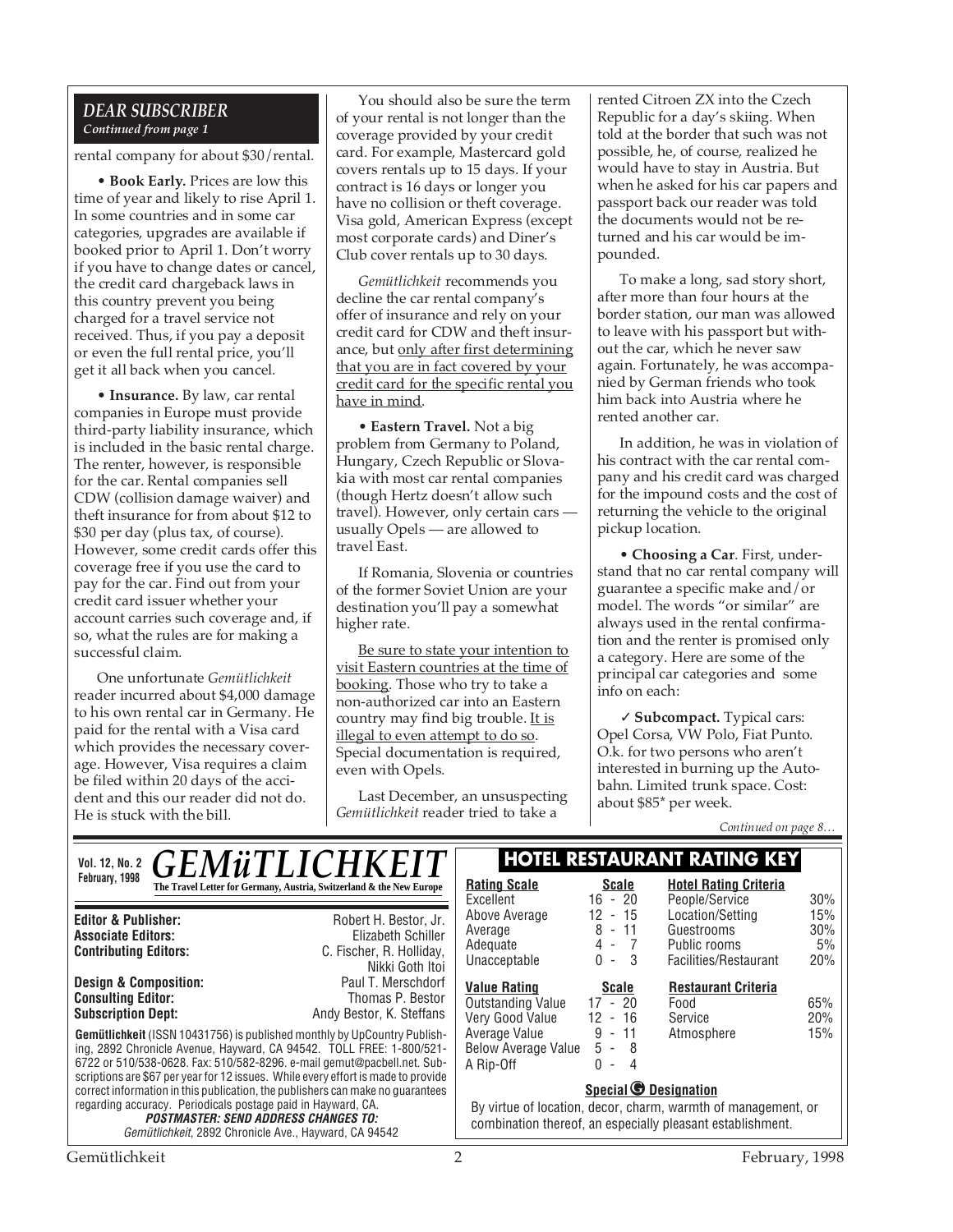#### *BERN Continued from page 1*

busy rail station, located virtually in the town center. An amazing 50 trains per day, starting at 4:50am and ending at 10:14pm, make the approximately 90-minute run to the Zürich Airport. Another 28 daily trains serve the Geneva Airport, a little less than two hours away. Interlaken is just over 45 minutes by train, Lucerne about an hour and a quarter and Lausanne just over an hour.

(Bern could be the headquarters for rail pass holders to see most of the western half of the country on daytrips. Here's just one suggestion: hop a train for the 40-minute ride to the farming village of Langnau in the Emmental. Walk the town, perhaps visit the local craft museum [Heimatmuseum], then have lunch at the **Hotel Hirschen**, one of the best kitchens in the region.)

There are also direct connections with the international rail network and Bern is the only European capital served by three different highspeed trains; TGV to Paris, ICE to Frankfurt and Berlin, and the Pendolino-Cisalpino to Milan. One can also catch an overnight train to Florence and Rome — the Talgo or board the EuroCity Albert Einstein to Prague via Munich.

Speaking of Einstein, he lived in Bern for several years, working in the patent office and teaching at the university. He developed E=MC2 in an apartment at Kramgasse 49, which is now a small museum.

For reasons we can't fathom, the best-known attraction in town is a few scruffy bears, the animal after which the city is named. They are kept in a pit just across the river at the end of the old town. When we saw them 12 years ago for the first and last time, they didn't look very happy or comfortable; but what do we know? Maybe living in a concrete hole is choice duty for a bear.

Leading a good list of Bern museums is the **Kunstmuseum**, which houses the world's largest Paul Klee collection. There are also works by Picasso, Monet, Cézanne, Manet, Cranach, Chagall and other notables.

### **Bern Info**

**Population:** 130, 000

**Altitude:** 542 meters , 1778 feet

#### **Bern Tourist Office** Railway Station

CH-3001 Bern

Tel. +41/31/311 6611, fax 312 1233 E-Mail: info-res@bernetourism.ch

#### **Bern Packages**

Bern "à la carte" packages are available through the tourist office and include:

 $\sqrt{\ }$  Two, three or four nights with breakfast, in hotel category of choice ✓ Bern-Pass voucher booklet with

various free offers and price reductions ✓ City sight-seeing tour

✓ Documentation on Bern and surroundings

Prices in Swiss Francs Per Person April 30 through October 31, 1998

|          | 2 Star | 3 Star | 4 Star 5 Star |     |  |  |  |  |
|----------|--------|--------|---------------|-----|--|--|--|--|
| 2 nights | 172    | 205    | 232           | 324 |  |  |  |  |
| 3 nights | 240    | 291    | 331           | 469 |  |  |  |  |
| 4 nights | 309    | 377    | 430           | 614 |  |  |  |  |
|          |        |        |               |     |  |  |  |  |

#### A Few Museums

**Museum of Fine Arts:** World's largest Paul Klee collection. Collection of 14th to 16th century Italian art and Swiss art from 15th century to present (Duccio, Fra Angelico, Picasso, Chagall, Kandinsky, Bill). French 19th and 20th-century artists and artists from Spain and Russia.

**Swiss Rifle Museum:** Comprehensive collection of firearms since 1817.

**Museum of Natural History:** Europe's largest diorama; mammals and birds presented in natural habitat. The original Barry, the famous Saint Bernard dog.

**Einstein House:** At Kramgasse 49; the apartment where, in 1905, Einstein developed the principles of his theory of relativity. Open Tues-Fri. 1-5pm, Sat. 12- 4pm

**Swiss Alpine Museum:** Renovated between 1990 and 1993; exhibits include 27 alpine topographical models, multivision, 10 audiovisual information stations, alpine data, etc.

**Museum of Communication**: Huge stamp collection. History of post and telecommunications.

#### Miscellaneous

**Guides:** Multilingual guides available for groups and individuals. Bern Tourist Office, tel. 031 311 66 11

**Cycling Trails:** Approximately 186 miles/ 400 km signed routes

**Hiking Routes:** Marked network (250 km) in and around the city. Guided hiking tours begin at railway station, tel. 332 33 42.

**House of Parliament**: Free tours (except during parliamentary sessions, official holidays and special events) weekdays 9, 10, 11, 14, 15, 16; Sundays 10, 11, 14, 15, access to galleries during parliamentary sessions, tel. 322 85 22

For our money, the best fun in Bern is simply to explore on foot every street, lane and alley east of the railway station.

The principal east-west street which cuts through the heart of the old town keeps changing its name as it goes east. Starting out as Bubenbergplatz, it then becomes Spitalgasse, then Marktgasse, then Kramgasse and finally Gerechtigkeitsgasse. Then just before crossing the Nydeggbrücke, it becomes Nydegg-Gasse. The farther one gets toward the end of the peninsula and the bend in the river, the more exclusive the shops. A couple of interesting ones are **Heimatwerke** at Kramgasse 61 and **Kunsthandwerkanderegg**, Kramgasse 4.

Because of the arcades, most sidewalks are undercover so one stays relatively dry on rainy days.

After you've done the Marktgasse, Kramgasse, Gerechtigkeitgasse, etc., street and find yourself at the end of the peninsula, do a 180 degree left turn and double back on one of Bern's most interesting little byways, Postgasse. It carries less foot traffic and is home to a number of interesting shops. See the purses at **Momo Haller** (#46) Postgasse, the sculptures at **Bildhauerwerkstatt** (#58), minimalist furniture at **Zona** (#60) and a fine kitchen store, **Küchenladen** (#53). Grab a bite at **Restaurant Café Postgasse** (#48), then drop by **Antiquatäten** (#50) and **Laeng's Raritäten** (#54).

Parking is a big problem in the center of Bern. On weekends you can park in front of the Parliament House (*if* you can find a space), but other than that there is no on-street parking. Public lots cost 32 Sfr. (\$22) per day and space is limited. Approaching the town by automobile you'll see signs that electronically display the number of available spaces at each downtown parking garage. At 1pm on a Saturday early last December, two park houses showed two available spaces, another had none and a third, not so centrally located, had 137 open parking spaces.

Gemütlichkeit 3 February, 1998

*Continued on page 4…*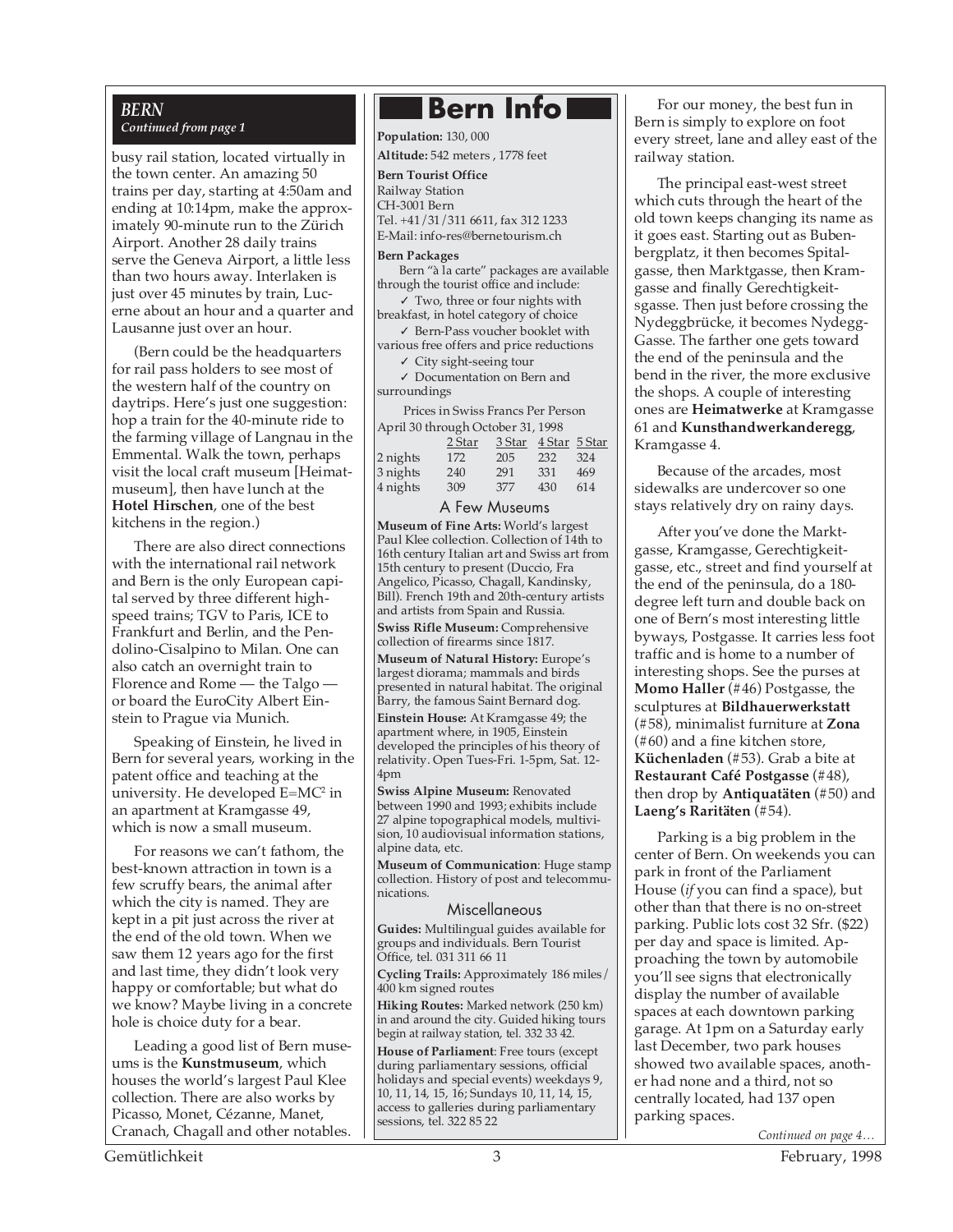#### *BERN Continued from page 3*

There are two five-star hotels in Bern, the **Bellevue Palace** and the **Schweizerhof**, and they are priced accordingly at between \$250 and \$300 for a double room. The starchy, turn-of-the-century Palace is a very near the Parliament House and is the first choice for high government officials and diplomats. The Schweizerhof has been criticized by some subscribers for its noisy location directly across the street from the rail station.

In our view, however, there are better choices from the standpoint of both value and charm. Two standouts are the **Innere Enge**, which, though slightly away from the center, equals the two five-stars in comfort and charm at about 60% of the cost; and the tiny, elegant **Belle Epoque** in the area of Bern's most interesting shops.

All hotels reviewed here have special weekend rates.

Restaurants are another Bern strong point. For those who must dine in opulence, both the **Bellevue Grill** and the **Schultheissenstube** in the Hotel Schweizerhof will be pleased to relieve you of about \$50 and up per person, not including beverages. For fondue and raclette, locals recommend **Le Mazot** on Berneplatz, though they remind us that only Japanese and American tourists order them in summer.

For middle of the road dining, try the restaurant at Hotel Innere Enge which serves daily specials for less than 20 Sfr. (\$14) or one of the restaurants reviewed herein.

#### **Hotels** Hotel Innere Enge

Our top pick among Bern hotels, and an easy Editor's Choice and "G" winner, is about a 30-minute walk or 10-minute bus ride from the city center. It offers the city's best combination of hospitality, charm, guestroom comfort and value. At 60% of the price, not only are its rooms equal to or better than Bern's five-EDITOR'S CHOICE

star offerings, parking at the Innere Enge is free, representing a further saving for auto travelers.

The 138-year-old building that houses the hotel was restored and converted five years ago by the husband and wife organizers of the Bonn, Germany, jazz festival. And from the gorgeous front door with its jazz trumpet logo in stained glass, to the intimate basement jazz club with state-of-the-art sound and lighting, the Innere Enge is devoted to this unique American art form.

Don't imagine this is some sort of smoky night club with a few shabby rooms to rent upstairs. The hotel is physically and audibly removed from stylish Marian's Jazz Club and nary a decibel registers in the beautifully appointed guestrooms. (On the other hand don't think Marian's is for amateurs or unknowns; Lionel Hampton was scheduled to appear a few days after our visit last December.)

Once inside the stained glass front door, visitors are warmly received in the rather spacious reception area by a cozy fireplace and the hotel's top-flight staff. Beyond is the 1890s-style restaurant/bar with high, curving windows which overlook the city below. On clear days, the Alps, including the Jungfrau and Eiger peaks, are visible. Outside to the right is a large, inviting garden terrace.

Public and guest rooms throughout are liberally sprinkled with jazz memorabilia: here a framed original letter from Louis Armstrong, there a Dizzy Gillespie hologram.

Guestrooms have some of the most interesting pieces: Room Number one, the Clark Terry junior suite (trumpeter and teacher of Miles Davis), contains a letter from Louis Armstrong in which he urges the reader to "lose weight the Satchmo way" and maintains a "laxative once a week is very nice." Number one rents for 260 Sfr. (\$178) double and 220 Sfr. (\$151) single on weekdays and 200 Sfr. (\$137) double and 140 Sfr. (\$96) single on weekends. In fact, that is the weekend price for all rooms.

We most liked the Milt Hinton room, Number 32, with its huge expanse of windows and cathedral ceiling with exposed wood beams.

Number 20, the hotel's smallest and least expensive room has a "French bed" (double bed in the U.S.), but nonetheless is very comfortable. It rents for 220 Sfr. (\$151) double and 180 Sfr. (\$123) single.

All rooms had upgraded furnishings, bed linen and well-lit, in some cases luxurious, bathrooms.

One of the most appealing features of this hotel is the genuine warmth and friendliness of its director, Jacqueline Kaderli, one of the most pleasant people we've encountered in the hotel business in a long time.

The Jazz Club offers shows nightly except Monday. In addition, there are Sunday concerts from 10:30am to 1:30pm and on Saturday from 4:30 to 6:30pm.

We are pleased to add the Innere Enge to our list of favorite Swiss hotels.

**Daily Rates:** Singles 140 to 210 Sfr. (\$96-\$144), doubles 200 to 270 Sfr. (\$137-\$185)

**Contact:** Innere Enge, Engestrasse 54, CH-3012, tel. +41/31/3096111, 3096112 **Rating:** QUALITY 17/20, VALUE 13/20 **G**

Belle Epoque



Another "theme" hotel. The motif here is *Jugendstil* (a.k.a. Art Nouveau or Secessionist), a style of art and architecture that became popular in the late 19th century through about 1915 — the "Belle Epoque." CHOICE

Those who choose this unique little hotel near some of Bern's most interesting shops and cafés, will be beneficiary's of the magnificent turnof-the-century art and antiques accumulated by Marina and Dr. Phillippe D. Ledermann-Puigventós.

From this collection, said to be the world's most extensive of its kind, the couple have placed dozens, possibly hundreds of pieces throughout their hotel. In the tiny bar hangs an original poster by Toulouse Lautrec. In one guestroom (Number 33)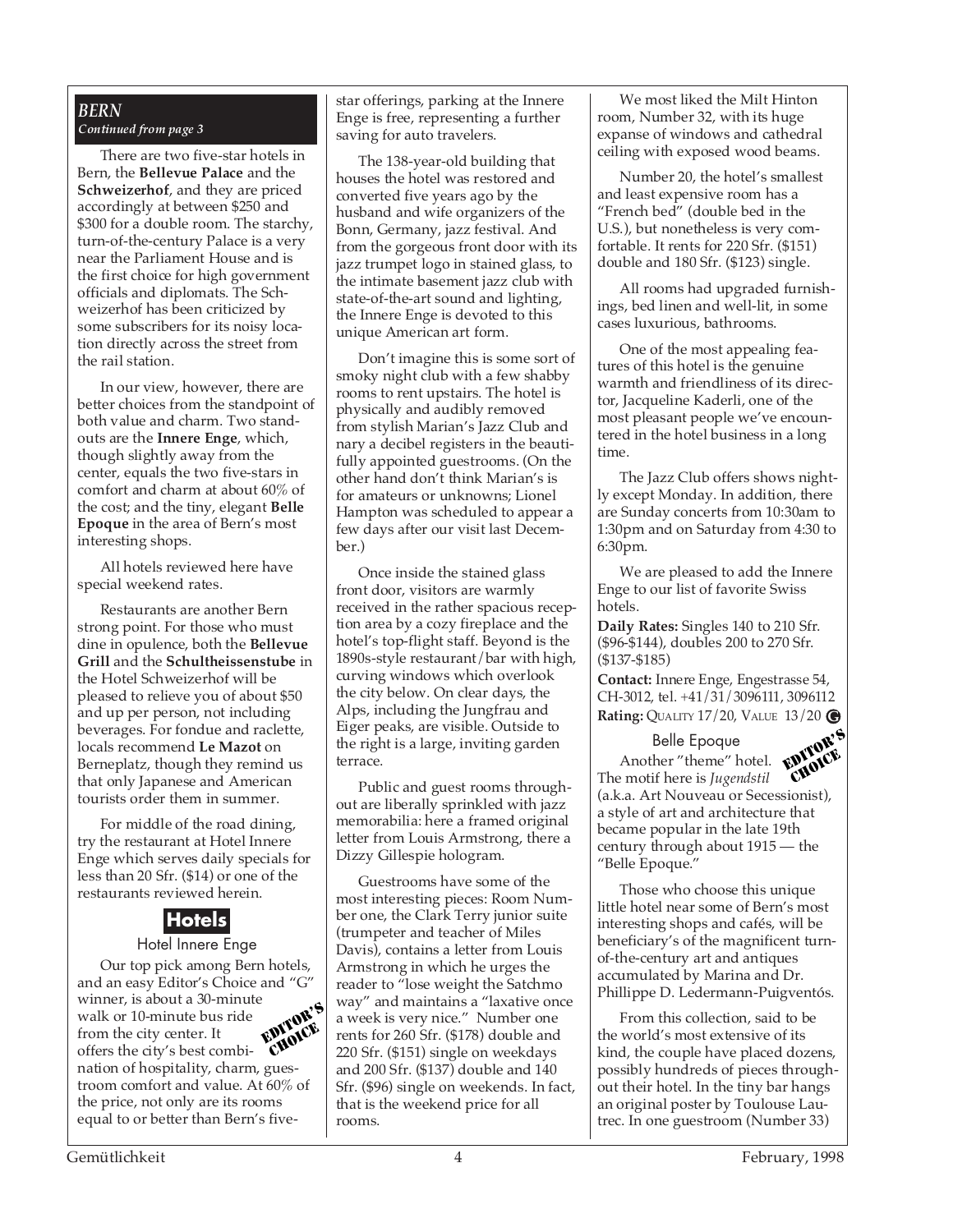is a painting by Hodler, a renowned Swiss artist (you can see more Hodlers at Bern's Kunstmuseum), and in another (Number 51) the painting "Spring on the River" by Emile Jean Patoux hangs above the bed. We ask about a simple guestroom light fixture and are told it is original and worth "several thousand Swiss francs." Even more valuable are the *objets d'art* exhibited in glass cabinets in the tiny public rooms.

The nine-year-old Belle Epoque consists of only 16 guestrooms (several of which are designated nonsmoking), the small bar, a snug little reception area and a downstairs gallery whose exhibits change monthly.

Guestrooms are a little small but beautifully furnished and equipped with sparkling modern bathrooms with complimentary cosmetics. Also in each room are the usual amenities such as TV, radio, minibar and phone, and some that aren't so usual. For example, at the bedside of Number 32, a small streetside double, is a control which lowers and raises the exterior window shutters. Cost is 285 Sfr. (\$195) weekdays and 220 Sfr. (\$150) on weekends.

Probably the best room in the house is Number 51, on the top floor under the eaves with sloping ceiling. However, since the lift doesn't go that high, occupants must walk up one flight of stairs. For Number 51 you'll pay an additional 15 Sfr. (\$10).

Those who remain unmoved by Art Nouveau will enjoy the Belle Epoque's personal service and intimate atmosphere. Devotees of the style who choose to stay elsewhere should stop by for a refreshment in the Toulouse Lautrec bar.

**Daily Rates:** Singles 165 to 200 Sfr. (\$113-\$137), doubles 220 to 285 Sfr. (\$151-\$195)

**Contact:** Belle Epoque-Garni, Gerechtigkeitsgasse 18, CH-3011, tel. +41/ 31/311 43 36, fax 311 39 36

**Rating:** QUALITY 15/20, VALUE 11/20 **G**

#### Hotel Bären-Garni

A bustling, standard-issue, business-oriented hotel strategically located in the center of town within

an easy walk of the rail station.

All front desk people we encountered during a recent three-night stay were extraordinarily hospitable.

Our room, Number 210, though on the small side and without much character, was reasonably comfortable. Deluxe doubles are similarly furnished and equipped but larger.

Breakfast in the lobby/bar was adequate.

**Daily Rates:** Singles 165 to 170 Sfr. (\$113-\$116), doubles 220 to 270 Sfr. (\$151-\$185)

**Contact:** Hotel Bären-Garni, Schauplatzgasse 4, CH-3011, tel. +41/31/ 311 33 67, fax 311 69 83

**Rating:** QUALITY 11/20, VALUE 9/20

#### Hotel Kreuz

A small step down in quality from the Bären is the Kreuz, which is also near the rail station (343 steps according to the hotel's brochure) and another serviceable, straightforward, well-run hotel catering to business travelers.

Try to get a room in the newer part of the hotel such as Number 513, a normal double with functional, modern decor for 200 Sfr. (\$137) or 175 Sfr. (\$120) on weekends. All rooms come with the standard equipment such as minibar, phone, radio and satellite TV. Bathrooms are not as large as at the Bären but neither are the prices.

**Daily Rates:** Singles 110 to 150 Sfr. (\$75-\$103), doubles 160 to 205 Sfr. (\$110-\$140)

**Contact:** Kreuz, Zeughausgasse 41, CH-3011, tel. +41/31/311 11 62, fax 311 37 47

**Rating:** QUALITY 9/20, VALUE 9/20

#### City Hotel Bahnhof

As you might guess from the name, this starkly decorated, modern hotel is a stone's throw from the railway station.

The smaller than average guestrooms are simply and sparsely furnished. There are hardwood floors, a small wicker chair or two, and the usual amenities. Sinks are in the room, though separated from the sleeping area by frosted glass. Most rooms have a tub rather than a

shower.

Be careful about choosing your room. The street side is noisier, but cooler in summer and cheaper by 40 Sfr./\$27.

Location and price recommend the City Hotel, but the dormitory atmosphere and extra charges for breakfast (8 Sfr./\$5.50 continental, 16 Sfr./\$11 buffet) are turnoffs.

**Daily Rates:** Singles 105 to 153 Sfr. (\$72-\$105), doubles 135 to 191 Sfr. (\$93-\$131). Breakfast not included

**Contact:** City am Bahnhof, Bubenbergplatz 7, CH-3011, tel. +41/311 53 77, fax 311 06 36.

**Rating:** QUALITY 8/20, VALUE 8/20

#### Hotel Metropole

Another serviceable, centrallylocated hotel. Compared to the somewhat severe modern style of the Kreuz and the City-Hotel, the Metropole has a warmer, more traditional feel.

Guestrooms are plain but have the usual TV, minibar, phone and radio. Most bathrooms have a shower rather than a tub.

Number 306, at 120 Sfr. (\$82) is a tiny single but a large window averts claustrophobia.

The hotel's two best rooms are Numbers 310 and 410 which rent for 195 Sfr. (\$134) double and 170 Sfr. (\$116) on weekends. Both are large, have been recently renovated and have two windows. In each there is a couch which converts to a third bed and the upgraded bathrooms have double sinks.

**Daily Rates:** Singles 120 to 150 Sfr. (\$82-\$103), doubles 160 to 220 Sfr. (\$110-\$151).

**Contact:** Hotel Metropole, Zeughausgasse 26/28, CH-3011, tel. +41/31/311 5021, fax 312 1153. **Rating:** QUALITY 9/20, VALUE 9/20

#### **Restaurants**

Lorenzini

Readers who have been with us for a while will recall our report last year of an unfortunate meal at **La Terrasse Restaurant in Interlate Restaurant** in Interlate **CHOICE Jungfrau Hotel**. There we paid 83 EDITOR'S CHOICE

*Continued on page 6…*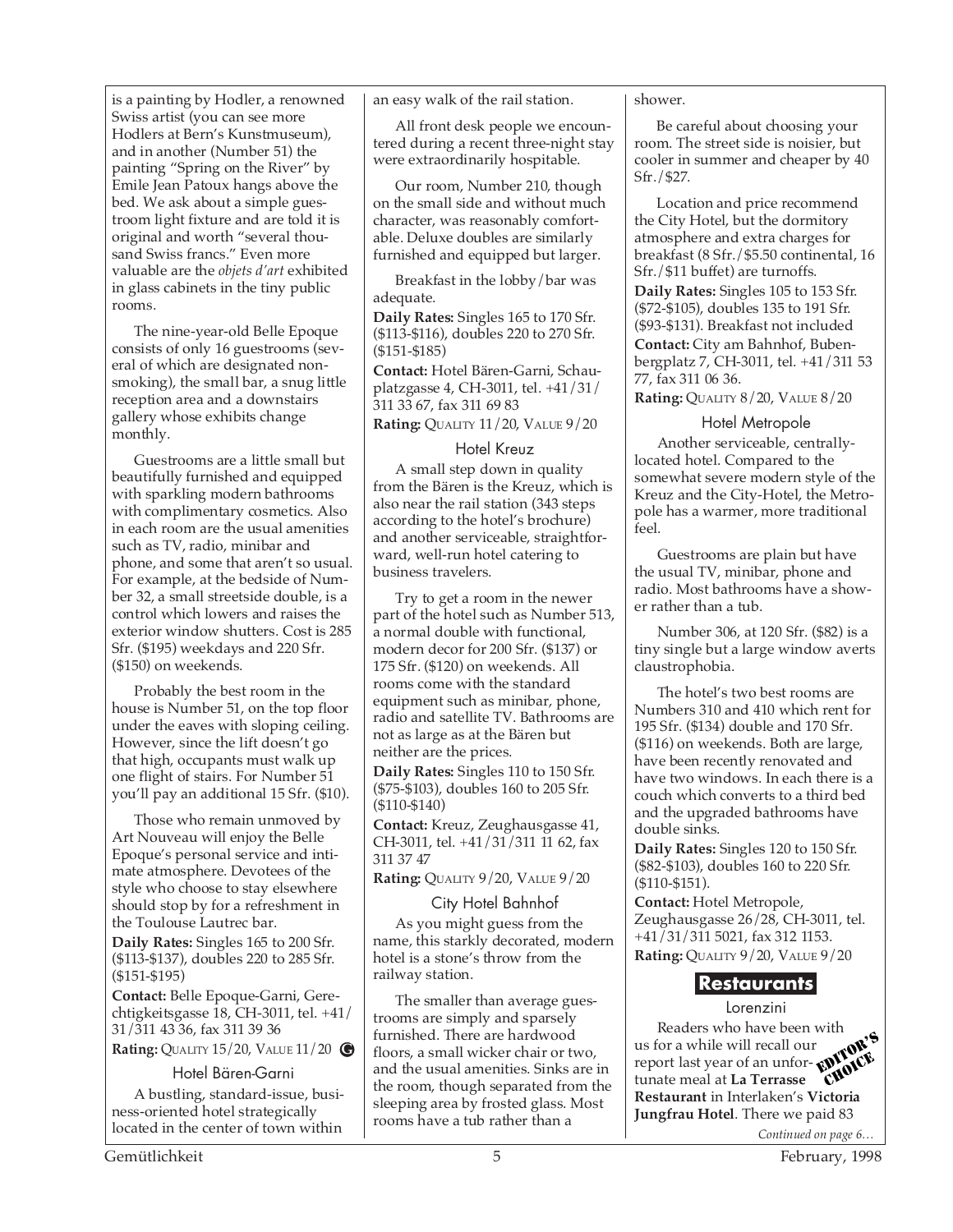#### *BERN Continued from page 5*

Sfr. (at the time more than \$60) for a single first-course risotto dish to be divided between two persons. Our "what the hell" fling turned out to a disaster. The rice was so salty and thick with cheese that the unique taste of the very expensive truffles, was totally lost.

That meal was very much on our minds when we spotted the same dish on the menu of Bern's Ristorante Lorenzini.

We had dropped in about 6:30pm at this upstairs Italian bistro without a reservation and were shown to a table in a virtually deserted back room. Wanting to be more in the center of the action, we asked for a table in the lively main room. With our promise to be gone by 8:30, the maitre d'/possibly owner graciously relocated us.

Lorenzini is upscale, but informal, with good lighting, parquet floors, white table linen covered with white paper and interesting art and family pictures on the walls. Very much our cup of tea.

The "gift of the house," crunchy bread with mozzarella cheese and a light tomato sauce, was a promising start.

Naturally, we couldn't resist the risotto with white truffles at a mere 30 Sfr. (\$21). First came the risotto, then the maitre d'. From a porcelain jar he withdrew a damp, tennis ballsize truffle and grated a generous portion of it over the rice, which we then divided.

Since it's only about a 45-minute train ride from Interlaken, next time white truffles are in season the chef from La Terrasse should come to Bern and visit Lorenzini to learn how the dish is supposed to be made and presented. (So good, in fact, we were inspired the next day to purchase a golf-ball size truffle [49 Sfr./\$34] at **Loeb Bern**, Spitalgasse 47-51, to take back to California. Not a great idea; truffles quickly dry out.).

The rest of the meal was just as good.

A mixed salad (7.2 Sfr/\$5) of crisp greens, julienned beets, lentils, tomato wedges came with a good vinaigrette dressing.

The excellent house-made pasta dishes range from 15 to 22 Sfr. (\$10- \$15). We chose light cheese-filled ravioli and a linguine-type pasta with seafood and fresh vegetables. Both were first-rate. With them we drank a half-liter of Chianti Montalbano, 1996, for 17.5 Sfr. (\$12).

We closed by dividing an order of Lorenzini's outstanding tiramisu (8 Sfr./\$5.50).

Dinner for two, without beverages, was 89 Sfr. (\$61).

Lorenzini is a great choice for those seeking that difficult-to-find middle ground between the formal, hushed, very expensive, temples of fine dining and traditional Gasthausstyle pubs where meals can be a little heavy and repetitive. Dishes are lighter, more creative, service is friendly and efficient and the lively atmosphere is a tonic.

This is one of Bern's most popular restaurants and reservations are advised. The downstairs bar is also a Bern hot spot and a good place for an early evening aperitif.

Lorenzini, Theaterplatz 5, CH-3011, tel. +41/31/311 7850. **Rating:** QUALITY 16/20, VALUE 13/20

#### Zimmermania

On a narrow little street deep in the old town is Zimmermania, a familyowned, French-style bistro. Servers wear full-length aprons, the menu is in French and French bottles comprise 80% to 90% of the wine list.

Our first contact with the restaurant was a positive. The woman who took our phone reservation seemed pleased to do so. Realizing we were tourists, she gave us directions to the restaurant even though we hadn't asked for them.

The face-to-face welcome was equally hospitable. Our name was remembered without checking any list and we were quickly shown to a small table in one of two, narrow, side-by-side rooms. Fifteen minutes

into our meal there were no empty tables in either room.

Banquettes line the two rooms lengthwise and there is a single service aisle in the center of each. Floors are hardwood, lighting is bright and tablecloths are white with paper napkins. Large mirrors are painted with the day's specials.

At lunch, two fixed-price specials are offered: the four-course *Menu du Czaar* for 36.50 Sfr. (\$23) and a simpler *Menu du jour* consisting of soup or salad and main dish for 17.50 Sfr. (\$12).

At dinner, fish dishes range from 15 Sfr. (\$10) for steamed mussels, to 46 Sfr. (\$32) for a fish Stroganoff with saffron rice. Specialties of the house include a house-made duck sausage with lentils 24.50 Sfr. (\$17) and *Choucroute formidable* (an Alsatian dish consisting of sauerkraut cooked with goose fat, juniper berries, white wine and usually served with a variety of meats) for 34.50 Sfr. (\$24).

We started with a mixed green salad tossed with thick, smoky chunks of ham, hard-boiled egg slices and tomato, all in a buttery vinaigrette with mustard dressing and served with a good, crusty bread.

One main course, *Emince de foie de veau aux herbettes, Rösti* (36.50/\$25) was thin slices of tender calves liver floating in a butter and sage sauce and served with that Swiss staple; shredded potatoes fried crisp and golden.

Just as good was a small, whole, rosemary-flavored roast chicken served with French fries and a lemon butter sauce —*Poussin due pays roti au romarin* (32.50 Sfr./\$22).

From the cheese cart presented after the main course, one can select from a variety of goat cheeses, several small, runny Brie and Camembertlike wheels, and aromatic cheeses such as Münster and Rambochan. We've never met a cheese cart we didn't like and so picked three or four small wedges each (12 Sfr./\$8 for two persons).

Desserts include profiteroles,

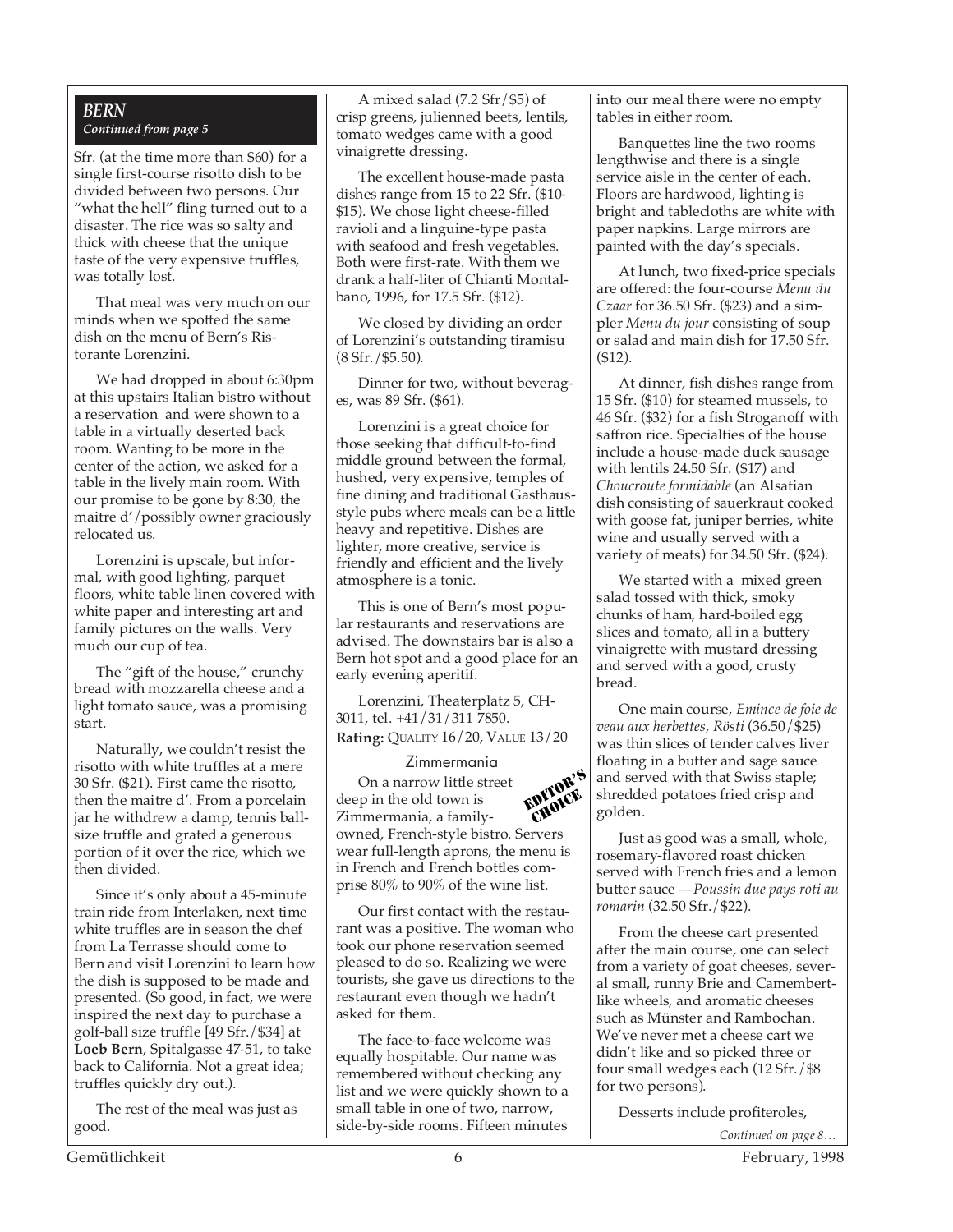

#### **Hotel Geiger Shuts Down**

I have the very sad task of giving you and your readers bad news about **Hotel Geiger** in Berchtesgaden. It was closed by the new owner, Stefan Geiger, on November 1, 1997. Clara, our son Warren, and I were there the last weekend it was open. Apparently the main problems were a combination of high wages being paid to German nationals for jobs at the hotel, fewer Americans due to military cutbacks, fewer Germans due to the high value of the DM against other currencies, as well as a huge amount of deferred maintenance in the original building. Plans are apparently underway to sell the closed operation to entirely new ownership with international connections.

We were Hotel Geiger guests at least 22 times, commencing in 1976. The former owner, Hugo Geiger, and his charming wife, Monika, truly ran a fine establishment and one which can be remembered with pride and enjoyment. Hugo was the fourth member of the Geiger family to direct hotel operations and Stefan would have been the fifth.

I gather that business is very slow in the Alpenland. Berchtesgaden itself seems to really be just floating without any direction.

There is a very good hotel in Bad Reichenhall (25km north of Berchtesgaden); it is called the **Luisenhof**. The hotel is built in the spa style similar to Karlsbad or Baden-Baden and the rooms are large and comfortable and cost 300 DM (\$167) nightly (including a fine breakfast).

I partially disagree with your assessment of the **Hotel Adlon** on the Pariser Platz in Berlin. They did an excellent job of constructing a brand new hotel while making it look as if it were built in the 1900's. An example of this is the fact that room carpeting is not wall to wall, but surrounded by wood marquetry

tiles. The common area in the lobby is busy, but full of fountains, flowers and the like.

You are correct that there is more to do near the Kufürstendamm, but that should change with all the money being invested where The Wall was as well as on Unter den Linden. Anyway, we enjoyed the Adlon and were very happy to see this historic establishment reappear.

After we went to Berlin, we drove north for a few days in Mecklenburg-Vorpommern. The hotel pricing was fair and the food prices were very good. The highlight was Rügen, an island with a great deal of beauty; it was a popular vacation spot with Commie brass during the days of the late, unlamented "DDR." The chief town, Stralsund, was part of Sweden until 1815; the introduction of Swedish genetic threads over a number of years resulted in a current gene pool which seems to produce amazingly beautiful women. I suppose the latter remark is sexist or incorrect, but I am really too old to care a great deal about modern venial sins such as "non p.c."

Keep up the good work! VICTOR P. OBNINSKY TIBURON CA

#### **Munich Airport Hotel**

In the May, 1997, issue, Gary Ford talked about the **Hotel Hoyacker Hof** (tel. +49/89/3206965, fax 3207243) located near the Munich Airport at Garching bei München.

I stayed at this hotel in mid-December and can also recommend it. The price is now 150 DM (\$83) per night for a single room.

If there any negatives, they don't accept American Express cards, nor is there a restaurant, other than breakfast. Just five minutes away from the hotel is a park-and-ride facility. You can be in the center of München — Marienplatz — in 12 minutes.

> ED RAETHER BUDAPEST, HUNGARY

#### **Château d'Oex Hotel**

My wife and I were delighted to see you select the **Hostellerie Bon**

**Accueil** in Château- d'Oex as a Special Hotel your Best of '97 issue 12/23/97. We spent a week hosted by this fine hotel in early September and enjoyed every bit. Our double room was quite pleasant; good beds and great views. The food and wine selections in the restaurant were all superb. We even went in the charming village for good Pizza Margherita just to get some "plain food."

Several daytrips included Gstaad (noisy and lots of traffic), Rougemont (quiet village with wonderful "decoupage"), Leysin (up and down ski town with spectacular views), and to Aigle, crossing into France through Evian to the medieval village of Yvoire. In Yvoire, we had a tasty lunch (*Fricassee du St. Jacque, perch citron, pommes frites*, wine, about \$50) at the **Hotel du Port** on Lac Léman and wandered through the winding streets of the village before heading back to Châteaud'Oex .

The 33 km drive up and down the hill from Château- d'Oex to Aigle became exhausting when sharing the narrow road with tour buses, but we braved it one more time to go to Martigny and visit the Miró exhibit and the antique auto display at the museum — worth the trip!

We enjoyed an omelet lunch at a sidewalk café in Martigny before returning to yet another great meal.

Driving the other direction to Gruyères is more pleasant, and the village and castle were fun as well. We treated ourselves to some fantastic Gruyères cheese soup and *Rösti* Gruyères, topped off with coupe d'framboise at **Hotel de la Halles**.

On our last day, we decided to lunch at Château- d'Oex's **Hotel Ermitage** and had a bad experience, food poisoning that hit us within 30 minutes with pounding heart, shakes and hot, flushed faces. We managed to recover with help from the staff back at Hostellerie Bon Accueil, and were able to hold down our last good dinner with an excellent bottle of Savlgny des Beaune.

CHARLES F. SULLIVAN TELLURIDE CO